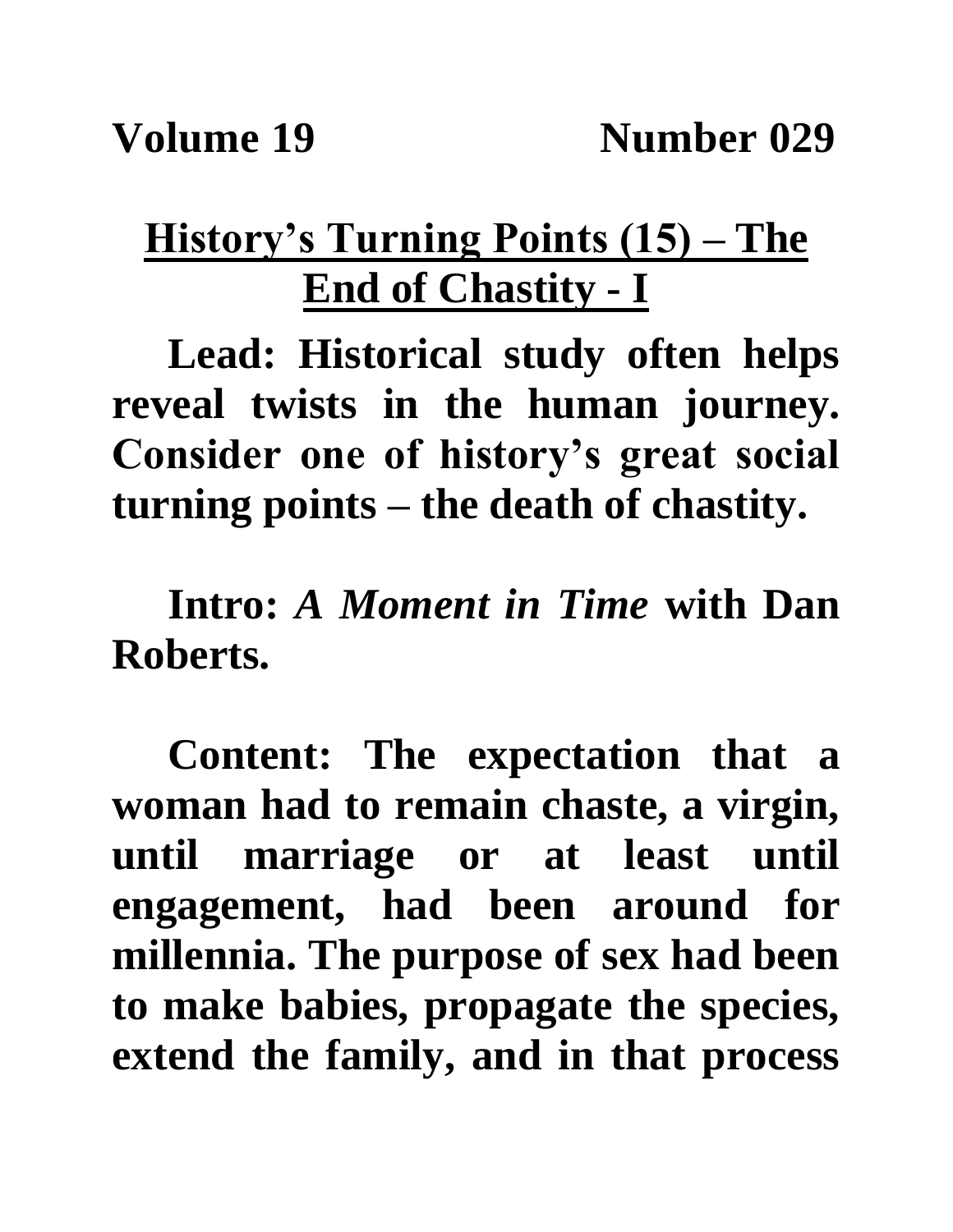**women were seen to play the essential role, the depository of the seed of life. It was thought that female chastity was essential. That the other half of the population, the male half, was not expected to maintain quite the same level of virtuous existence became increasingly seen as a double-standard in the modern era. Suddenly women had an ally, a tiny chemical wafer – the Pill - that helped redress an ancient gender imbalance. Now the act of sex could be severed from procreation. The rules governing chastity were being repealed. The invention and wide availability of the Pill sat upon one of history's great turning points.**

**The researchers who invented it certainly were not out to provoke a**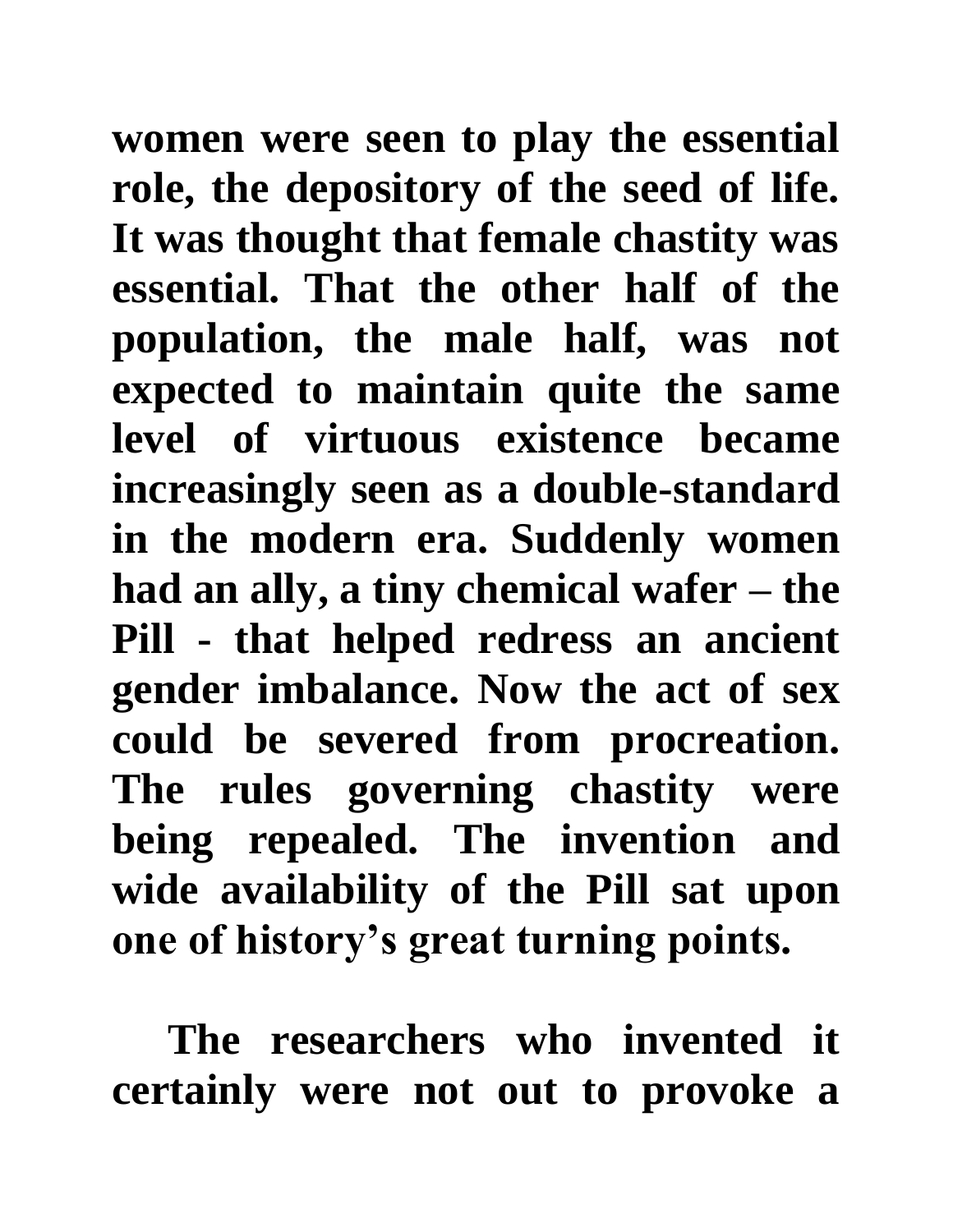**sexual revolution. Their goals were much more prosaic. They hoped the Pill would give married couples around the world the means to engage in effective family planning, in short, they desired to come up with a truly dependable contraceptive. Their invention became commercially available in 1960. Over the next two decades, while also benefitting those who were married, the Pill became in the hands of those who were not married a pathway to sexual engagement not experienced in human history. There were other malefactors in the murder scheme, but the Pill once and for all hammered home the final and permanent nail in the coffin of chastity. Next time: other culprits in the demise of the chaste.**